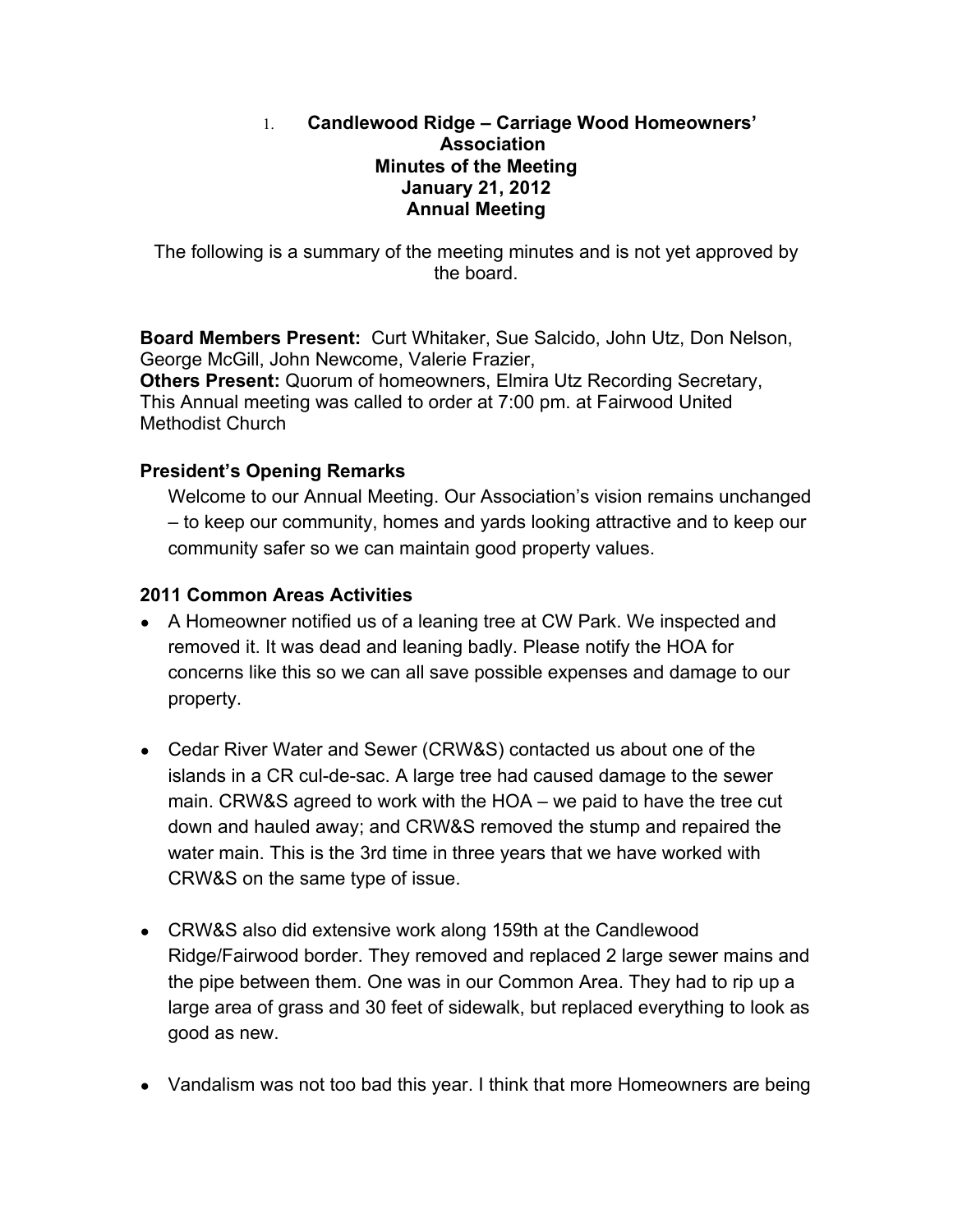observant; everyone thanks you very much! At CR Park we had 1 damaged swing and 1 Mutt Mitt post tipped over; at CW Park paint was smeared all over the Big Toy, a table and a garbage can. Luckily the paint was latex house paint and was not too hard to remove.

- We held an Easter Egg Hunt event at CW Park.
- Camber, our landscape contractor, barked 2 areas in front of retention ponds, 1 at CR and 1 at CW, and also barked along 159th Street in CR.
- We had very extensive tree trimming done this year at CR. A total of 50 trees were done. All the tall maple trees, 4 willow trees and 4 alder trees (at the CR Entrance and along 179th and 159th) were trimmed as recommended by an Arborist we consulted.
- Street drains continue to get plugged from leaves and debris. Please note that this is our duty as Homeowners to keep the street drains clear – not King County's or the HOA's. To the Homeowner's that are keeping the drains clear -Thank You Very Much.
- Routinely inspect and remove fallen trees and branches from all Common Areas and Parks.
- We renewed our lease with Camber for 3 years starting Jan 2011.
- Routinely inspected Playground equipment and Common Area equipment. Had to replace 2 swings this year, 1 at each Park – 1 from vandalism and 1 from old age. Also had to replace 1 garbage can and 4 cables on garbage cans.
- Two youth soccer teams were given permission to practice at CW Park.

#### **Capital Improvements**

The minimum suggested amount to be put into this fund per our Reserve Analysis Plan is \$13,000.

The 2012 proposed budget sets aside \$5,000 and will supplement this at the end of 2012 if any reserve funds are not used in other budget categories.

Possible 2012 Common Area Improvements: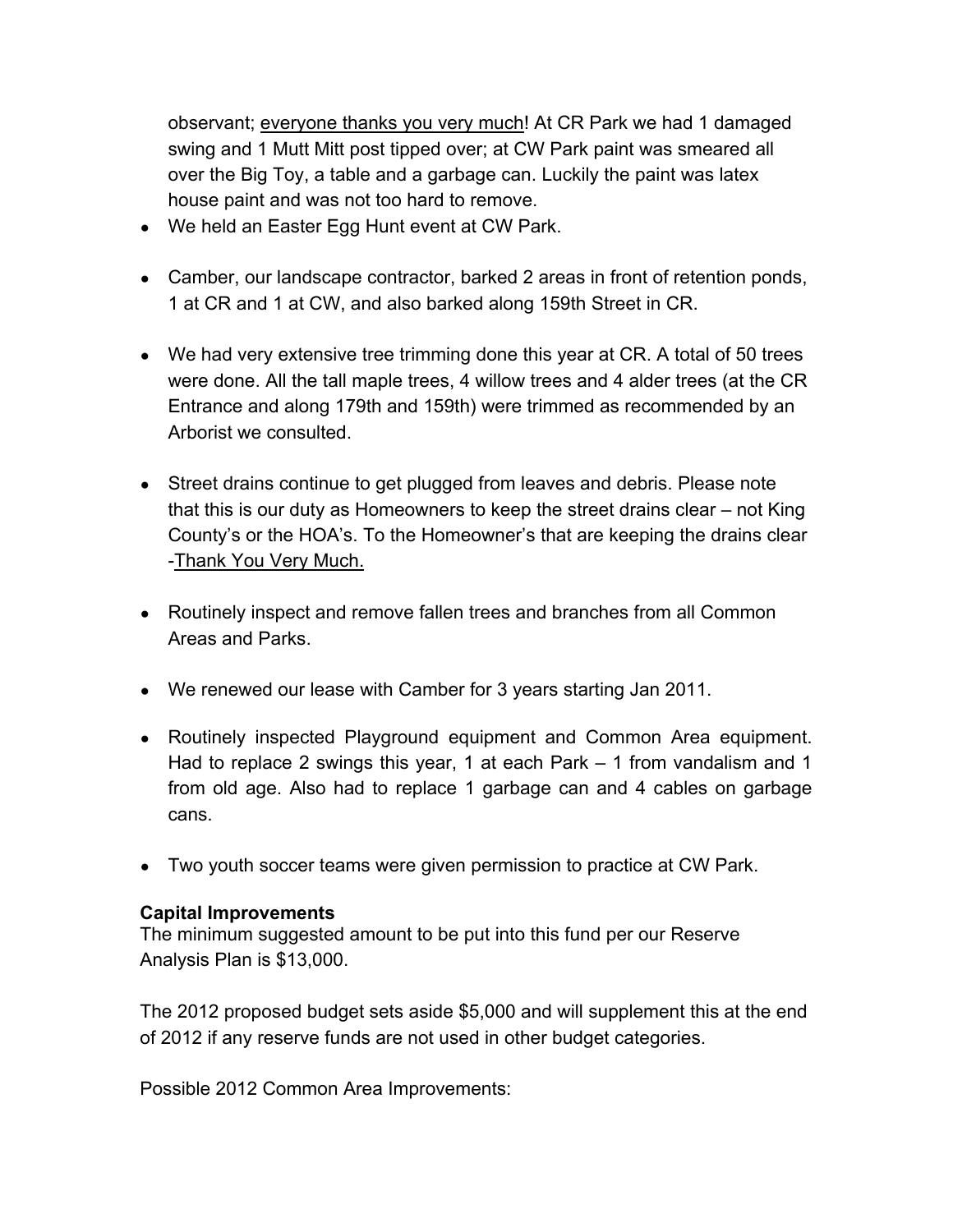- Replace the old entrance signs in Carriagewood
- Clean brick on all entrance signs
- 2011 King County Sheriff Patrols
- Approx 240 hours of service provided in 4 to 6 hour segments at random times from Jan through Dec 2011.
- Main focus of paid services:
	- Trespassing in our parks after dark Majority of offenders nonresidents
	- Neighborhood speeding
	- o Illegal parking & parking on streets with expired tabs
	- Crime deterrent
- Approx 240 hours of service budgeted for 2012

## **2011 ACC Activities**

Requests Processed: Period: 1/1/11 through 12/31/11

117 ACC Requests Processed (Some with multiple projects)

- 12 Landscaping
- 6 Sheds
- 16 Fencing
- 9 Patio (includes decks)\Front Porch Replacement
- 4 Garage Door Replacement
- 13 Roofs
- 32 House Painting
- 5 Window Replacement
- 4 Front Door Replacement
- 2 Shutter Replacement
- 1 Gutter Replacement
- 1 Home Addition
- 1 Driveway Replacement
- 1 Mailbox Replacement (included multiple boxes)

3 projects were started without an ACC request submitted prior to commencing the project; 1 resulted in a warning; 1 was disapproved.

## **ACC Notes**

• Our website (www.crcwhoa.org) provides access to the ACC Request Form and all ACC related Homeowner's Association information. You can print or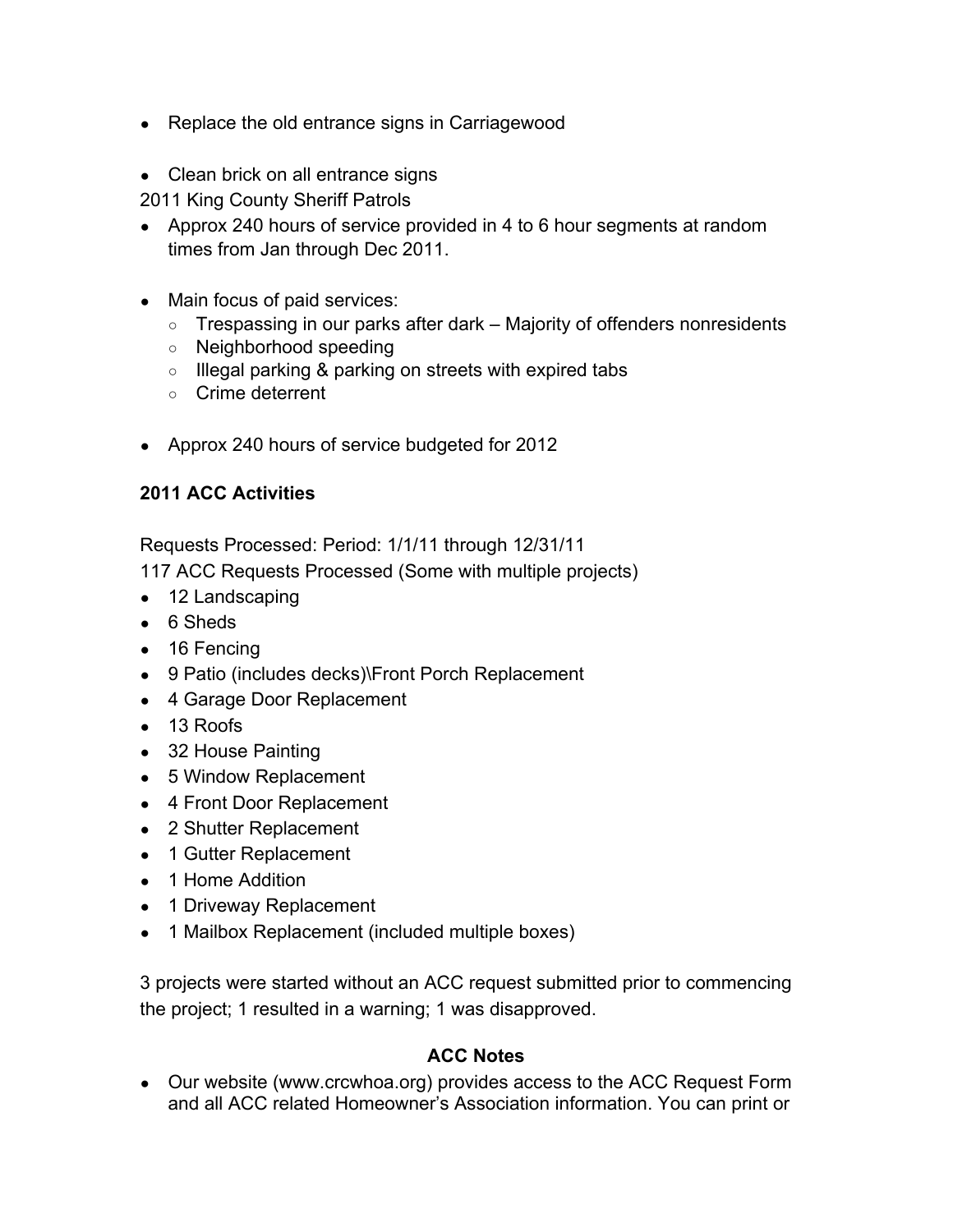download a copy of the ACC Request Form and the ACC Rules & Regulations from the website.

- For questions regarding ACC Projects, the ACC Chairman can be reached at: architecture@crcwhoa.org or by leaving a telephone message at 425-738- 8611 ext 30. This is an unattended voicemail box and the ACC Chairman will call you back. It is recommend that you contact the ACC Chair again if you have not received any feedback on your written request within 20 days of mailing it to the Association.
- In an effort to add more objectivity in determining what colors will be approved when repainting a home, a notebook of paint chip samples, that meets the HOA guidelines was put together by the Board, is available to borrow for a few days upon request. Please contact the ACC Chair to check out this paint chip notebook.
- Contact the ACC Chair for emergency projects, and give your phone # or email address and state the type of emergency. Will make a concerted effort to expedite the handling of all emergency requests.

Remember that all ACC requests must be received in writing, on the ACC Request Form, at least 30 days before the project begins! Mail them to CR/CW HOA, PO Box 58397, Renton, WA 98058

## **ACC Reminders**

- Our CC&Rs and Rules and Regulations clearly state that exterior projects such as roofs, house painting (even if you are painting the house\garage the same color), windows, fencing, decks, driveways, major landscaping and decks\patios require the submission and approval of an ACC request before commencing the project. The ACC has up to 30 days to respond to an ACC request, but tries to respond much sooner than that. Our goal is to approve\disapprove in less than 14 days.
- Please remember we do not accept ACC Request Forms via email.

# **2011 Complaints Committee**

- 40 Complaints came in for 2011
- 34 Complaints were closed this past year
- Ended 2011 with eleven open\active complaints
- Two of our active complaints are being worked on by the attorney.
- Overall Committee work included non-compliance letter writing, compliance visual inspections, email exchanges, phone calls, personal visits, certified mailings and consultation with Board Members.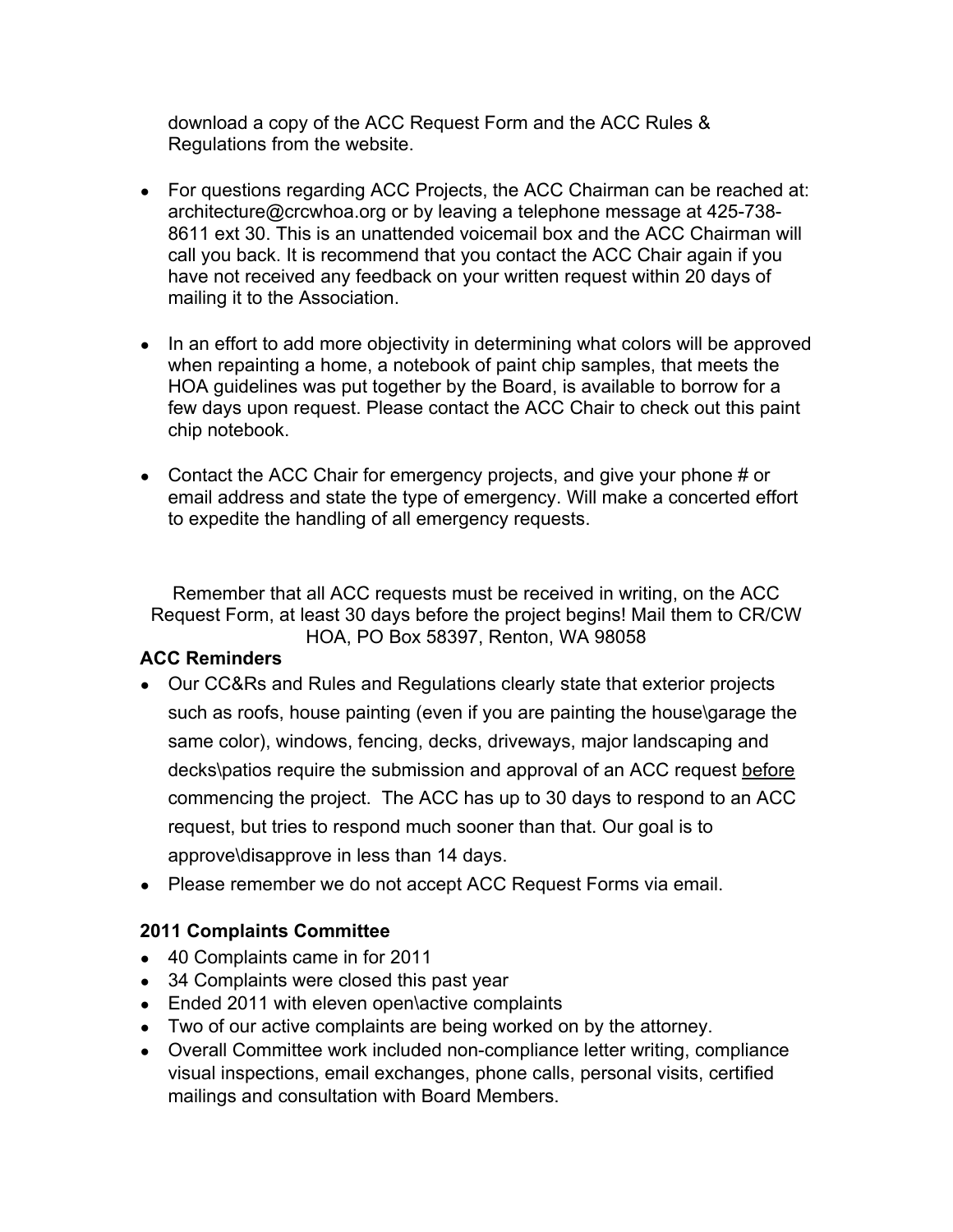● Physical record and electronic document maintenance was performed throughout the year on complaint files.

## Complaint Committee - History

- We are an Association with Restrictive Covenants. Therefore the Homeowner approved Rules & Regulations are the way we measure and maintain compliance. We respond to written complaints; the Complaints Chairman does not initiate complaints, only homeowners and other Board Members can file written complaints that require action by the Complaints Committee.
- The Association began with informal guidelines established by the Board & an ACC Committees at the beginning, with periodic updates. The earliest copies of the Association's documents are dated Sept 13, 1988. These documents became the basis for the existing documentation.
- In 2004, the Board retained a HOA attorney who advised us of the need to formalize guidelines and establish a formal method to enforce with a series of policies and Rules & Regulations (R&Rs). Over the next 4 years, recommended policies and R&Rs were put out for full Homeowner review and were subsequently adopted; the current R&Rs and our covenants were mailed to all current homeowners.

Complaint Committee – Today

- We have a documented complaint management process which requires a minimum of 3 non-compliance letters & inspections. The Complaints Process provides informal\formal methods for homeowners to contact the Board of Directors before any adverse action is taken.
- Our website at **www.crcwhoa.org** provides additional information on each R&R, the Board meeting minutes, as well as the required forms.
- Managing complaints is a fairly straight-forward process due to the good documentation by previous Boards. The vast majority of our Homeowners who receive a complaint\violation letter will clear up the violation within the first 30 days of being notified.
- **Important Announcement:** WA State Law requires that all homes have the house number on them visible from the street, to aid police officers and the fire department quickly identify property locations. In 2012, every letter sent out by the Association will notify homeowners of this issue. House numbers must be 8-10 inches high and a contrasting color from the house color; and secured to the front of the garage or the house near the front door.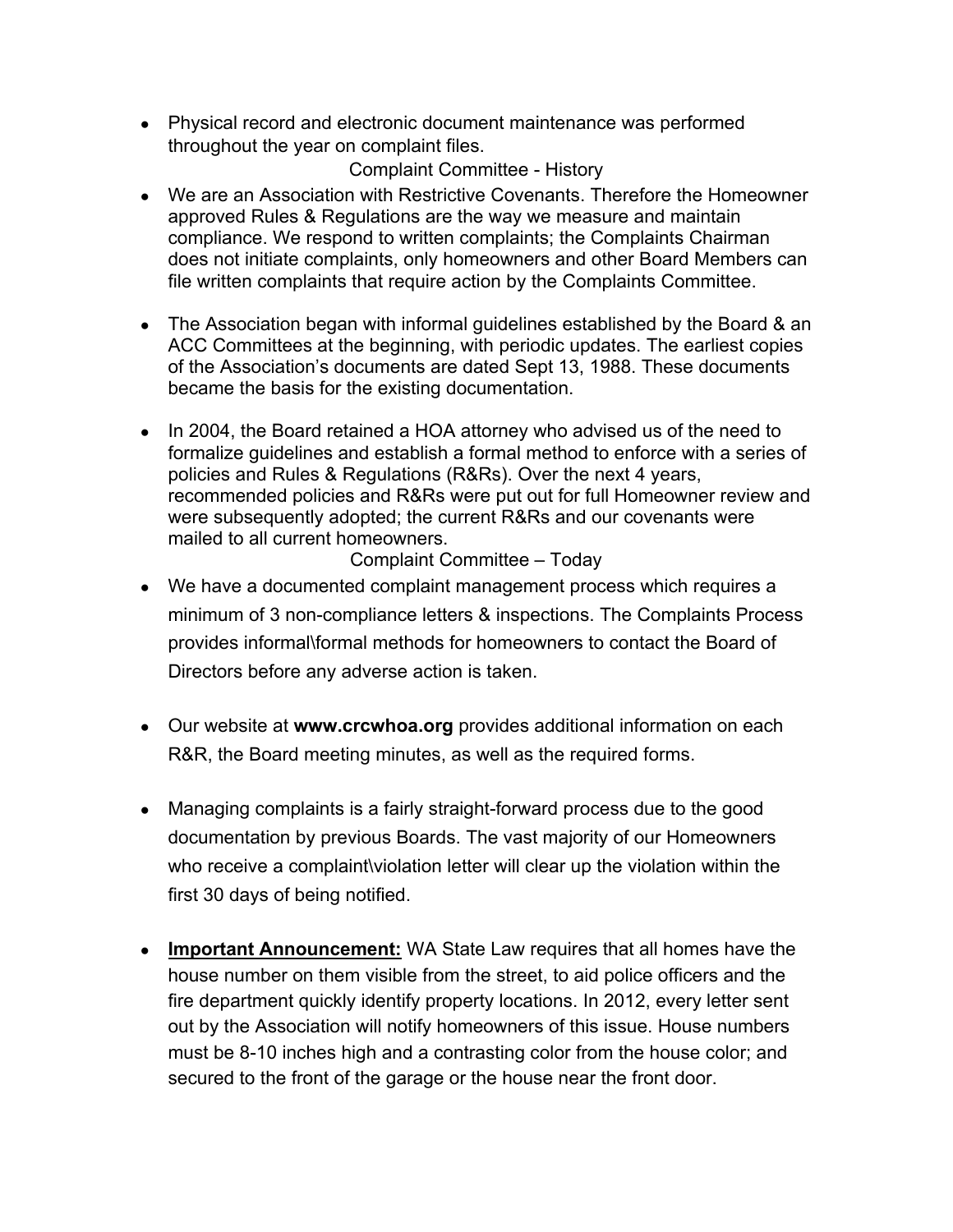### **Legal and Insurance**

The past year has been very active because of a high number of foreclosures as well as several ongoing delinquent accounts. This increased activity has caused an overage in the Legal budget. The observation is that foreclosures have tapered off and the coming year is expected to be on budget.

Treasurer Report

- CR\CW HOA Fund Balances As of 1/1/2012
- General Reserve Fund \$25,000
- Legal Reserve Fund \$22,000
- Capital Replacement Reserve \$60,272
- \$300,000 Estimated value of capital equipment
- Operating Fund \$53,302

### **2011 Financial Review**

- A 2010 Financial Audit was conducted in 2011.
- We ended the year with 39 homeowners delinguent in paying dues. (4.6% of the homes in our Association)
	- $\circ$  Delinquent dues owed are over \$14,000. (12 homeowners owe > \$500)
	- Delinquent ACC fines owed for 5 homeowners are over \$35,000
- HOA currently has Liens filed against 24 homeowners.
	- $\circ$  14 lien satisfactions in 2011.
	- $\circ$  Filed 5 new liens in 2011.
- 8 very delinquent accounts were turned over to our attorney in 2011.
	- We have had large legal expenses in 2011; we anticipate the same in 2012.
- The homeowner quarterly statement billing cycle was moved up 30 days.
- We investigated the use of PayPal as an optional dues payment method, but rejected it due to the additional cost of the service.

### **Proposed budget was presented to the membership. Motion was made to ratify the proposed 2012 budget. Motion passed.**

**Board of Director Election**